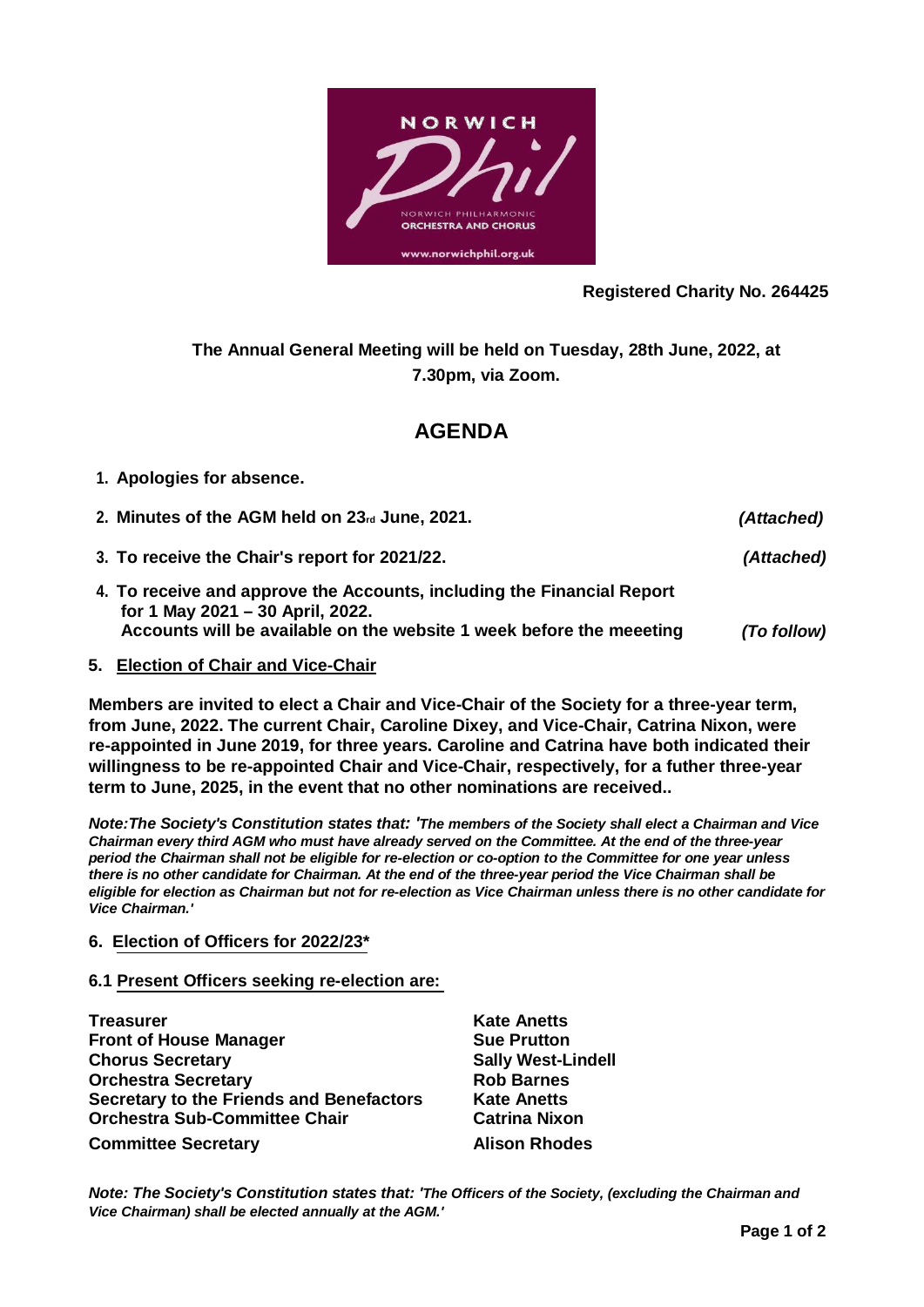## **6.2 Election of Publicity Officer\***

**There is a vacancy for a Publicity Officer for which nominations are invited.**

## **7. Election of Ordinary Members\***

**7.1 There is one vacancy for a Chorus representative, vice Frances Beadle, for which a nomination is sought.**

**7.2 There is one vacancy for an Orchestra representative, vice Judy Tryggvason. Judy is willing to serve a further term of three years.**

**7.3 There are vacancies for two Public Representatives for which nominations are sought.**

*Note: The Society's Constitution states that: 'The ordinary members, whether elected or co-opted, shall retire after three years' service and shall not be eligible for re-election or co-option for one year unless there are insufficient candidates to fill all the vacancies and the Chairman exercises his or her discretion to invite further nominations which may include nominations for retiring members.'*

#### \* *The role of Committee Members*

*All elected members of the Committee are Trustees of the charity. Information about the role of a Trustee may be found at:*

*[https://www.gov.uk/government/publications/the-essential-trustee-what-you-need-to-know-cc3/the](https://www.gov.uk/government/publications/the-essential-trustee-what-you-need-to-know-cc3/the-essential-trustee-what-you-need-to-know-what-you-need-to-do)[essential-trustee-what-you-need-to-know-what-you-need-to-do](https://www.gov.uk/government/publications/the-essential-trustee-what-you-need-to-know-cc3/the-essential-trustee-what-you-need-to-know-what-you-need-to-do)*

*The Committee normally meets five times a year. The Committee has met on Zoom since the start of the pandemic and has currently agreed to continue to do so on the basis that there has been no impact on the effectiveness of the Committee and it has reduced the need for members to travel to meetings. This will be kept under review.*

*The Committee welcomes new members. If members are interested and/or are aware of members of the public who might consider getting involved with the Philharmonic, they are welcome to talk in the first instance to the Chair. Secretary or other members of the Commitee to find out more.*

- **8. Appointment of an Independent Accounts Examiner.**
- **9. Presentation of Long Service Awards to Members, and Farewells.**
- **10. Looking ahead to the 2022/23 Season.**
- **11. Any other business (See Note 1 below).**

### **Alison Rhodes NPS Secretary**

*Note 1: AOB items, written questions or comments on the Minutes or Accounts may be submitted to the Secretary up to 5pm on Monday, 27th June, 2022, by email [\(alison.rhodes@btinternet.com\)](mailto:alison.rhodes@btinternet.com) or in writing (address below)*

*Note 2: Nominations should be sent to:*

*Alison Rhodes Norwich Philharmonic Society c/o 24, Burgess Way, Brooke, Norwich, NR15 1JY to arrive no later than Tuesday, 14th June, 2022 (the closing date).*

**Page 2 of 2**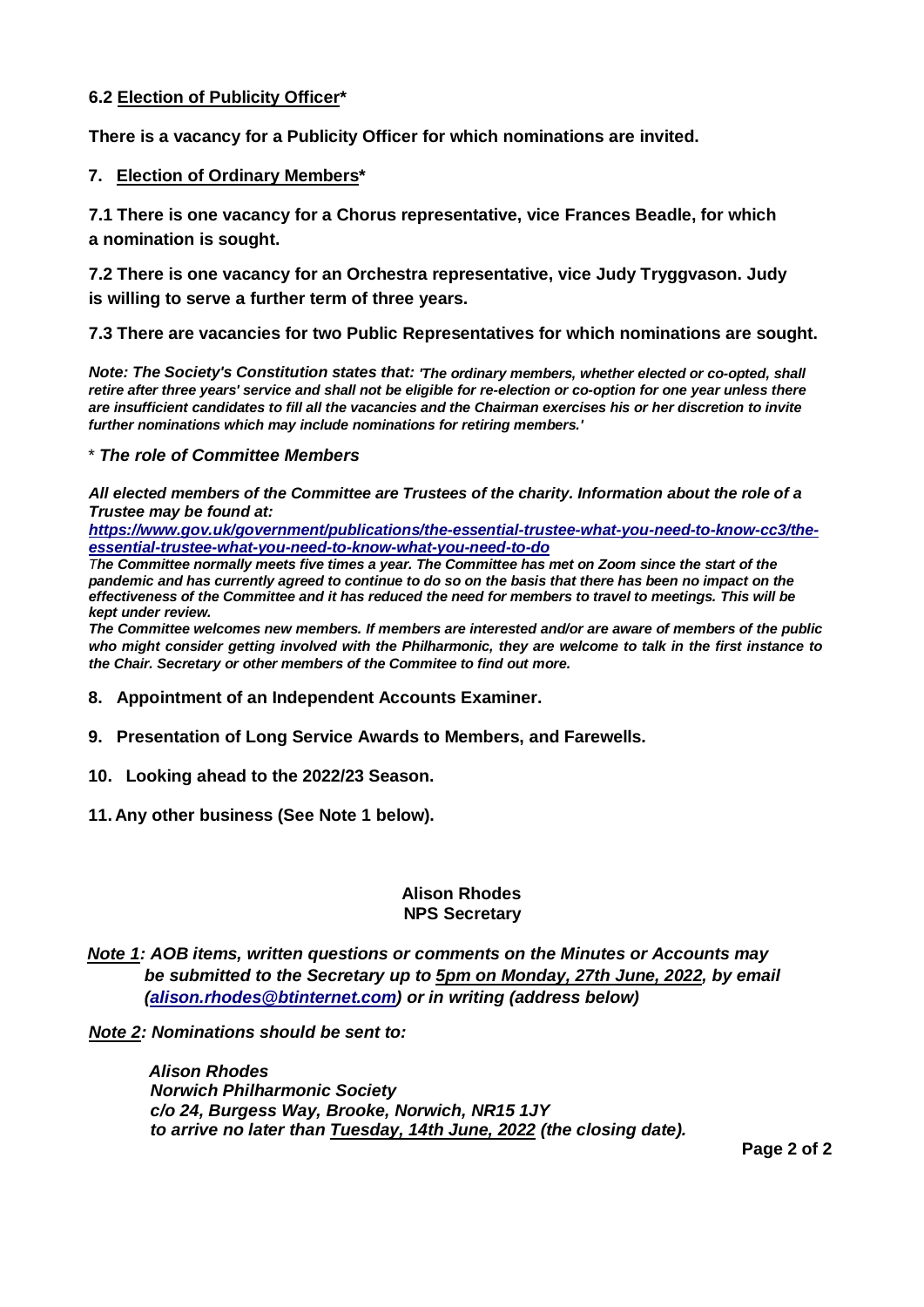### **MINUTES OF THE ANNUAL GENERAL MEETING OF THE NORWICH PHILHARMONIC SOCIETY HELD ON WEDNESDAY, 23rd JUNE, 2021, VIA ZOOM**

Caroline Dixey, Chair of the Society's Committee, took the chair for this Annual General Meeting. Caroline warmly welcomed everyone, stating that the meeting was taking place via Zoom, in view of the continuing restrictions arising from the Covid19 pandemic.

## **1. Apologies**

It was reported that apologies had been received from 25 members. 25 members were in attendance.

## **2. Minutes of the Annual General Meeting (AGM) held on 20th January, 2021**

The Minutes of the last AGM had been circulated along with the agenda and other papers, via email and post, the requisite period of notice having been given. The Minutes were taken as read and **accepted**, proposed by Barbara Wildman and seconded by Jayne Evans.

## **3. Chair's Report**

**3.1** The Chair's Report had been circulated with the agenda. Attention was drawn to the following:

I) noting that the remainder of the 2020/21 season had continued to be badly disrupted because of the Covid19 pandemic, Caroline regretted that a proposed Choral Workshop, due to be held on 24th July, had had to be cancelled because of the on-going restrictions on amateur singing. Strong representation had been made about this on behalf of amateur groups by 'Making Music', of which the Philharmonic Society was a member. It was hoped that the next Government review, due on 5th July, would bring more positive news;

ii) the Orchestra, meanwhile, had been able to return to rehearsals at the Showground Arena. Working on three pieces in three-week blocks, the Orchestra was inviting members of the Chorus, Friends and Benefactors to a play-through on the third rehearsal. This arrangement had been very well received by all. The next play-through, of Malcolm Arnold's Symphony No. 5, would be held on Tuesday, 6th July. The final play-through, of Liszt Piano Concertos 1 and 2, with Alexander Ullman (a previous soloist with the Philharmonic) would be held in late July;

iii) although the programme for the 2021/22 season had still to be finalised in view of the Covid19 pandemic, St. Andrew's Hall had been booked and contact had been made with The Hewett Academy for Chorus rehearsals and Norwich High School for Orchestra rehearsals. A good relationship had also developed with the Showground;

iv) heartfelt thanks were extended to Benefactors, Friends and Members who had so generously contributed financially (via subscriptions or donations) to the Society during this extraordinary time. In addition, Caroline thanked members of the Committee and the Committee's Covid Sub-Group for their efforts in a very challenging year. She also thanked Kate Anetts, the Treasurer; the Vice-Chair and Orchestra Sub-Committee Chair, Catrina Nixon; the Committee, Chorus and Orchestra Secretaries, Alison, Sally and Rob; the Society's indefatigable conductors, Matt and David; Caroline Furniss and Matt Andrews for the hugely enjoyable quiz; Sally and other contributors for wonderfully uplifting 'Musical Musings'; and Judy Tryggvason for eye-catching and informative Newsletters.

**3.2** The Chair was delighted to announce that the Society had recently received a very generous donation of £2k from a member of the Chorus who wished to remain anonymous. On behalf of all Benefactors, Friends and Members, the Chair thanked the donor most gratefully for this gift.

## **4. Annual Accounts, including the Financial Report for 1 May, 2020 to 30 April, 2021**

**4.1** The Treasurer, Kate Anetts, referred to the Annual Accounts and the Financial Report that had been circulated. She explained that, as the Society's income for this period was less than £25k, there was no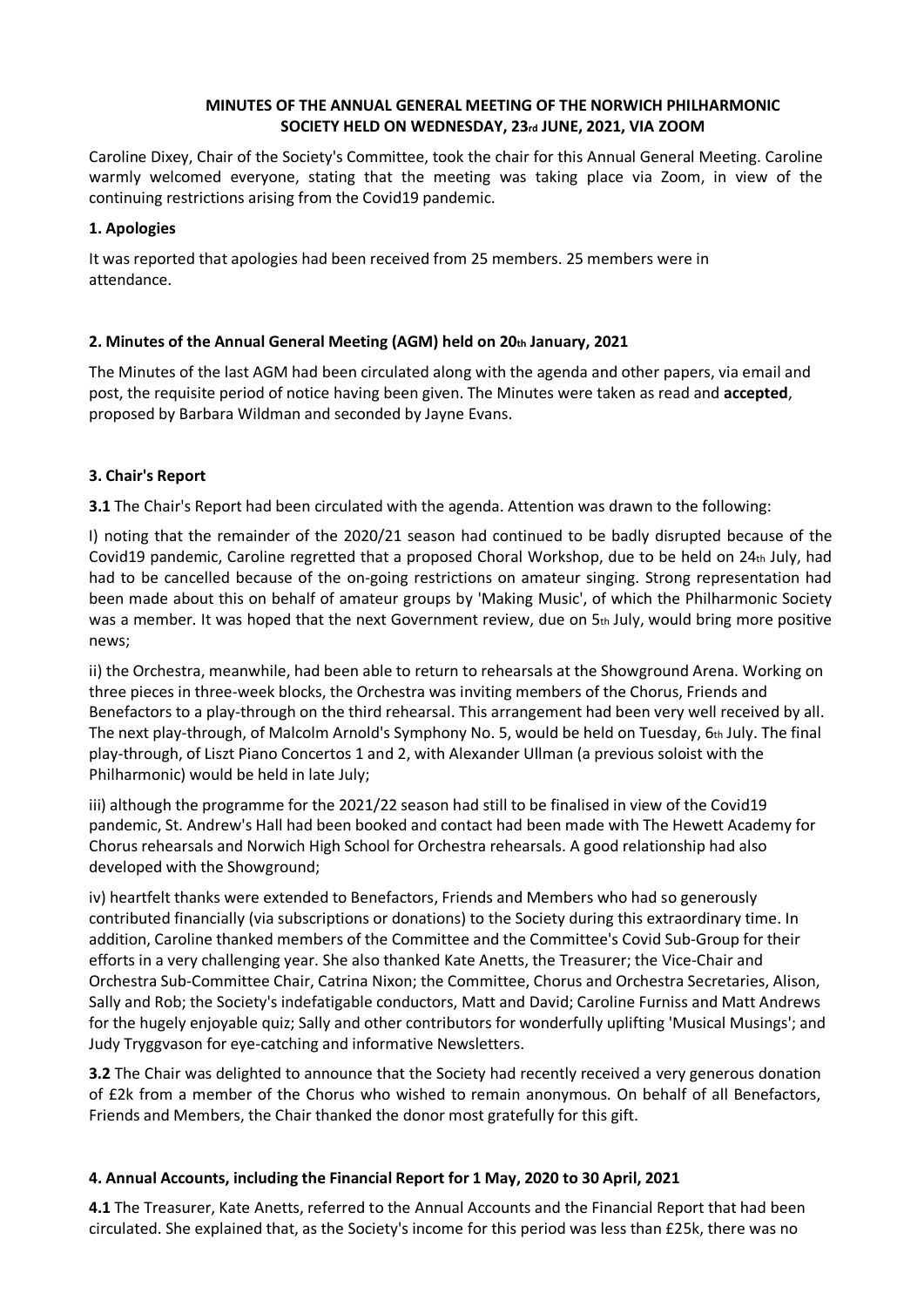requirement to submit the Report and detailed accounts to the Charity Commission. Instead, summary financial data would be provided. In her report, the Treasurer highlighted the following:

i) although there had been no concert income and a one-off loss had been budgetted for to pay professional colleagues, the Society had in fact ended the year with a surplus of £1823, thanks to the generosity of Benefactors, Friends and Members;

ii) the Society had welcomed five new Benefactors during the year. The number of Friends had dropped but it was anticipated that some would return when the Society was able to resume its normal activities. Income had thus remained constant from these sources;

iii) the number of '100 Club' members stood at 68, with draws taking place this year via social media, producing welcome income of £510;

iv) the current orchestra rehearsals at the Showground Arena were at nil cost to the Society, the Showground having received funding under the Government's Cultural Recovery Fund;

v) the 2021/22 budget would be difficult to set up as uncertainties remained. It would be prudent therefore to build in a one-off exceptional deficit as a precaution. Reserves were healthy, however, and the Society remained a sustainable concern;

vi) a very generous donation of £2k had been made to the Society by a member of the Chorus who wished to remain anonymous. The Treasurer re-iterated the Chair's grateful thanks to the donor.

**4.2** The Chair thanked the Treasurer for her report and for her continued work in support of the Philharmonic Society.

**4.3** The Accounts and Financial Report were **approved**, proposed by Kirsty Visick and seconded by James Visick.

### **5. Election of Officers for 2021/22**

**5.1** It was reported that the Officers (with the exception of the Chair and Vice-Chair, which were threeyear appointments) had indicated that they were seeking re-election. Proposed by Ruth Dodds and seconded by Sue Mitchell, they were duly **re-elected.**

**5.2** There was a vacancy for the role of Publicity Officer. As no nominations had been received, this position remained unfilled. The Chair noted that an expression of interest might be forthcoming, in which case it was proposed that the person concerned be co-opted to the Committee during 2021/22, as permitted under the Constitution. This proposal was **approved** by all members present.

### **6. Election of Ordinary Members**

**6.1** Of the seven Ordinary Members of the Committee, the two Chorus and two Orchestra representatives had indicated that they were seeking re-election. Proposed by Sue Mitchell and seconded by Ruth Dodds, they were duly **re-elected**.

**6.2** The Chair informed members that, in addition to the notification of two vacancies for Public representatives, a third had since arisen following the recent decision by Juliet Rickard to stand down. One nomination had been received, from Simon Suter. Simon, like Juliet, was connected with the Norfolk County Youth Orchestra (NCYO), being its orchestra manager. The Committee was very keen to continue this link with musicians of the future and accordingly recommended acceptance of the nomination, notwithstanding the fact that Simon was also a member of the Philharmonic orchestra. It was stressed that Simon's membership of the Committee, if approved, would be on the basis of his role with the NCYO. Proposed by Catrina Nixon and seconded by Caroline Furniss, Simon Suter's was **duly elected** as a Public representative.

**6.3** As no further nominations had been received, two vacancies remained unfilled. The Chair encouraged members to consider whether they knew of any suitable candidates.

**6.4** On behalf of the Society, the Chair placed on record her grateful thanks to Juliet Rickard for her service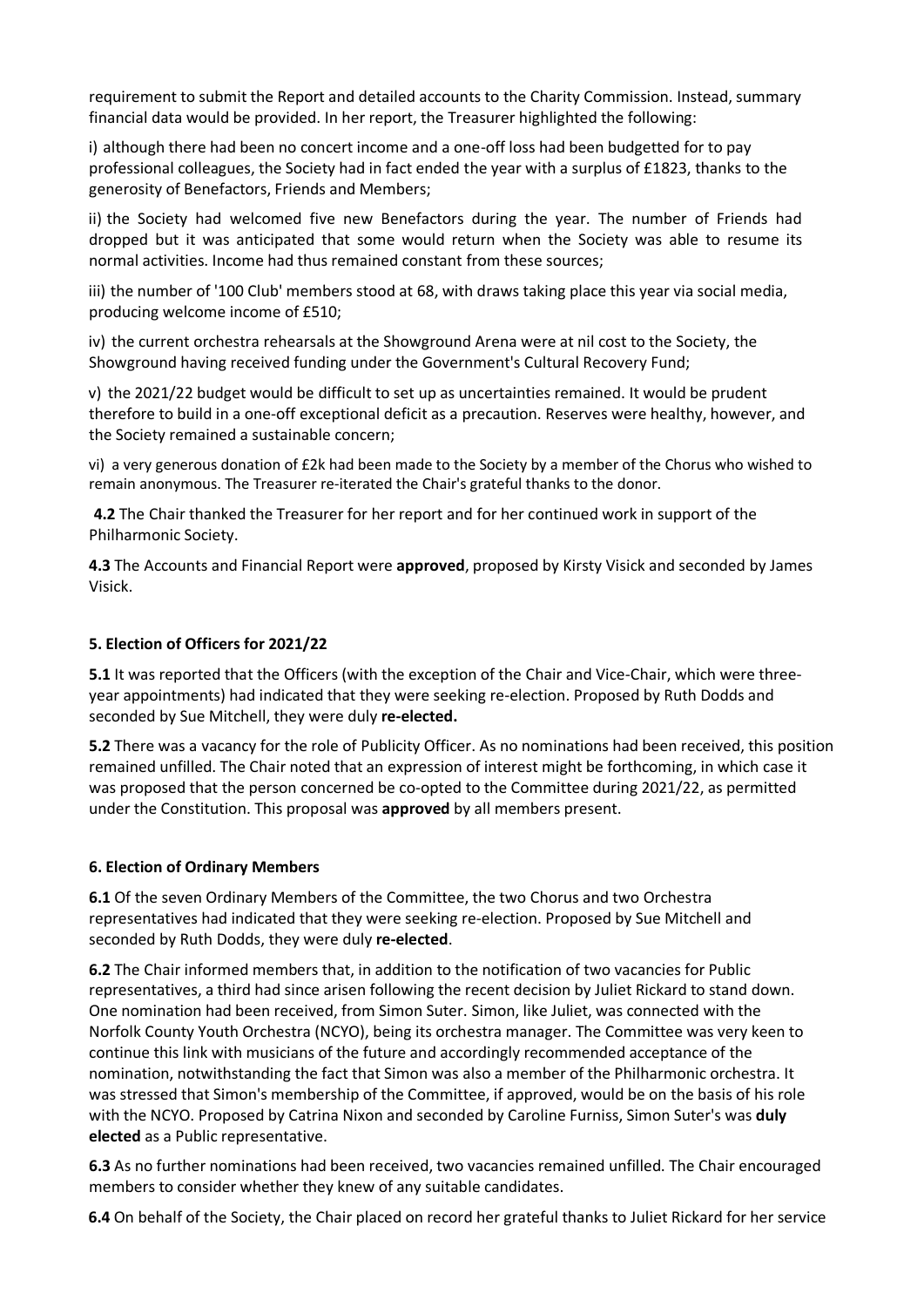to and support of the Committee and the valuable link with the NCYO that had been created. She wished Juliet all the best for the future.

## **7. Co-opted Members**

The Chair noted that the Constitution allowed co-option to the Committee of such members as were deemed to be necessary. In this regard, it was proposed that Caroline Furniss remain a member of the Committee as Orchestra Librarian, by virtue of co-option. Proposed by Sally West-Lindell and seconded by Catrina Nixon, Caroline Furniss was duly **re-elected**.

### **8. Proposed amendment to the Constitution**

**8.1** The Chair reported that, given the extraordinary circumstances arising from the Covid19 pandemic this year, AGM and Committee meetings had been held, successfully, via Zoom. In the light of this, it was considered prudent to insert an additional clause into the Society's Constitution to permit the holding of meetings remotely, by electronic means, if necessary. It was stressed that this approach was expected to be the exception rather than the norm. Due notice had been given of the proposal which, if approved (a two- thirds majority of those present at the AGM was required), would be notified to the Chairty Commission.

**8.2** Proposed by Kate Anetts and seconded by Catrina Nixon, the amendment (addition) to the Constitution was **unanimously approved.**

## **9. Appointment of Independent Accounts Examiner**

Noting that such an appointment was required should the Society's income exceed £25k during the year, the firm of Lovewell Blake was **re-appointed** as Independent Accounts Examiner, proposed by Kate Anetts and seconded by Catrina Nixon.

### **10. Long Service Awards**

The Chair reported that Long Service Certificates had been presented to the following members: David Dunnett (Chorus Conductor) and Nicky Dunnett (Chorus member) and Colin Pordham. Colin had completed twenty-nine years as a member and former Chair of the Society.

On behalf of the Philharmonic Society, the Chair congratulated all the above on their achievement.

## **11. Looking ahead to the 2021/22 Seaso**n

Members were informed that there was still uncertainty about the 2021/22 programme as a result of the Covid19 pandemic. A number of options had been identified depending on the scale of any restrictions that might still be in place. The two Conductors thanked members for their patience and understanding during what had been a very disrupted season. The Choral Workshops held at St. Andrew's Hall before Christmas had been enjoyable but regrettably had not been able to be offered again because of the restrictions placed on amateur singers. The Orchestra had fared better, having been able to resume rehearsals at the Showground Arena. This opportunity was proving useful in exploring repertoire and thinking about possible future programmes. Members were assured that the Committee was keeping the position under careful review.

### **12. Any other business**

**12.1** Members heard that St. George's Music Shop would be closing in July. The Shop had acted as a ticket office for Philharmonic concerts. Discussions were still on-going with regard to future

arrangements. One possibility might be to focus on on- line and telephone bookings. On behalf of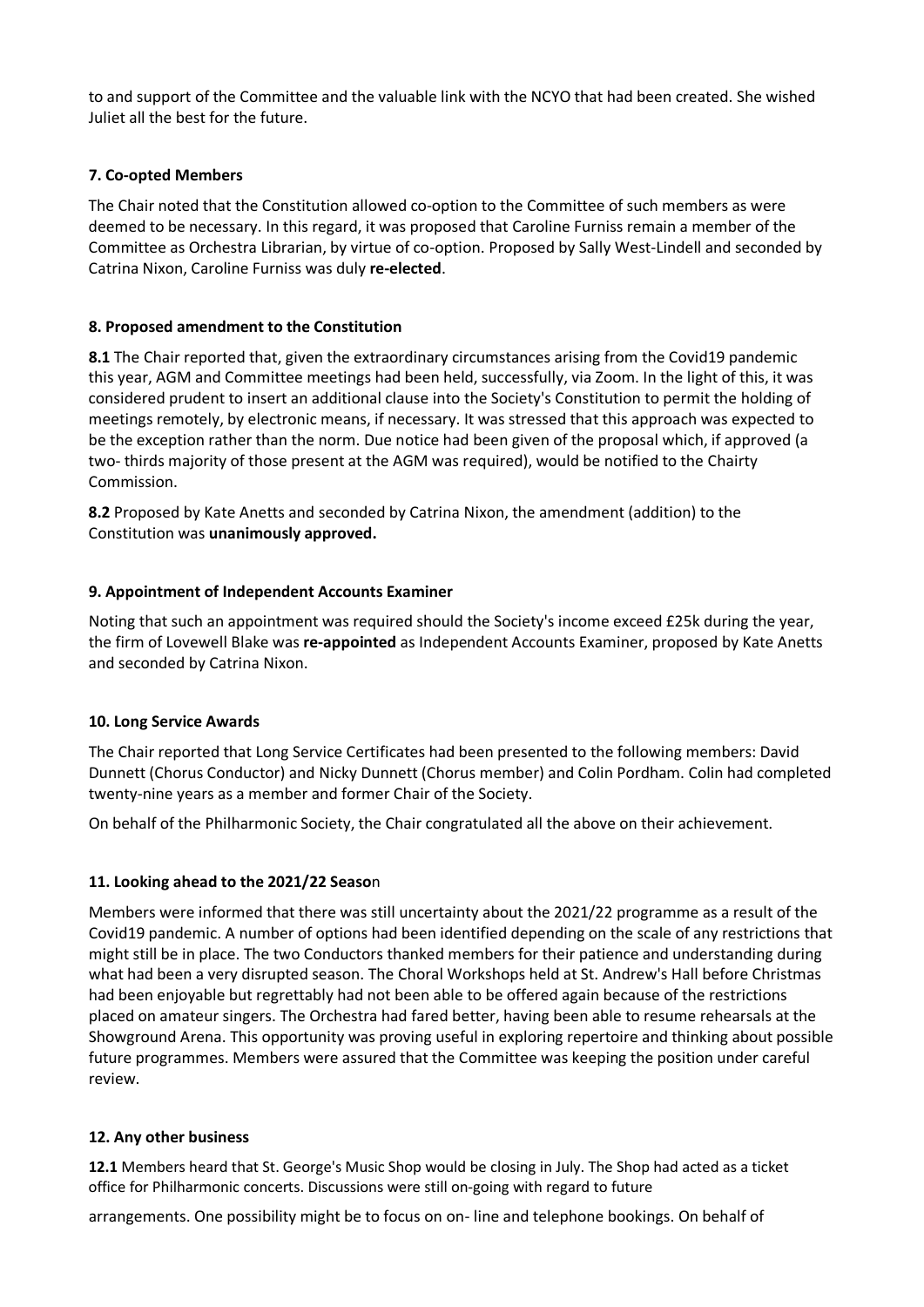Benefactors, Friends and Members, the Chair thanked the Music Shop for its support.

**12.2** The Music Quiz, hosted by Matt Andrews and Caroline Furniss in January, 2021, via Zoom , had been very enjoyable. Thanking the hosts once again, the Chair noted that another on-line quiz, possibly in the autumn, was under consideration. Members would be informed if there was a decision to hold another one.

**12.3** As noted in Minute 3.1 ii) above, a warm invitation was extended to the Orchestra's remaining two 'play-throughs': on 6th July (Malcolm Arnold's Symphony No. 5) and on 27th July (Liszt's Piano Concertos 1 and 2, with Alexander Ullman) . There was ample space at the Arena, but names would need to be provided in advance and Covid precautions observed.

**12.4** In response to a question about the Chorus's next visit to Koblenz (which should have taken place earlier in the year), the Chair noted that the Musik Institut usually planned its programmes well in advance, so at this point, it was not possible to give a definite date. She undertook to follow this up.

**12.5** In her concluding remarks, the Chair re-iterated her grateful thanks to all members of the Committee and of the Covid19 Sub-Group for their hard work during the year. She also thanked everyone for attending and looked forward to the time when the Philharmonic Society would once again meet in person.

### **NORWICH PHILHARMONIC SOCIETY**

## **CHAIR'S REPORT ON THE 2021/22 SEASON**

A very warm welcome to you all to this AGM. At this time last year, we were waiting to hear if we would be allowed to return to practice and performance. Thankfully, the 'green light' (with some amber tones), was given. After having put away instruments and rested voices (apart from home practice, of course), the Phil returned to music making and performance with great joy and enthusiasm, tempered with cautionary procedures to reduce the risk of Covid19 infection.

How lovely it was, therefore, to watch and listen to the Orchestra rehearsing in the vast space of the Showground Arena, during last summer, accompanied at one point, I recall, by the bangs and crashes of thunder and flashes of lightning! It was a privilege too for us all to hear Alex Ullman once again, rehearsing Liszt's Piano Concertos Nos. 1 and 2. Then, after much deliberation by the Committee, we decided to press ahead with a revised concert programme, offering not just our usual five concerts, but seven, although our Family Christmas concert had to be cancelled because of the rising number of Covid19 cases. The Orchestra duly announced the Phil's return with an October 'Spectacular' at the Showground Arena, with a number of classics, including the ever-popular 1812 Overture by Tchaikovsky, complete with cannon and bells, courtesy of a computer ably operated by Judy Tryggvason.

November saw the return of the Choir, suitably socially-distanced, with a slightly more sedate offering of Rossini's 'Petite Messe Solennelle'. This piece gave us the opportunity to admire Tim Patient's fitness as he worked the pedals to produce air for the harmonium. The 'Messe' was followed by an impressive tribute to Malcolm Arnold in the year of the centenary of his birth, including his Symphony No. 5, Walton's Spitfire Prelude, Delius and Elgar. What wonderful feedback for the Phil from Arnold's daughter and sonin-law (see the May Newsletter). All looked set fair for the much-loved Phil Family Christmas concert – and then came the Omicron variant of Covid19, which caused us, sadly, to cancel the performance. Despite this disappointment, the 'show went on'. The Orchestra presented an evening of Sibelius,Tchaikovsky, Mahler and Shostakovich in February, dedicating the performance to the memory of the late, former leader of the Orchestra, Dominic Hopkins. Zoe Beyers, the soloist in the Tchaikovsky violin concerto also sent lovely feedback to Matt and the Orchestra. March saw the return of the Chorus, with an amazing rendition of Duke Ellington's ' The Best of the Sacred Concerts'. What an evening: the Echoes of Ellington Jazz Orchestra was astonishing, the three soloists brought different styles to their pieces, and the tapdancer made us all feel breathless. It was such a pity that a number of choir members caught Covid after this memorable evening. We hope that you are all now fully recovered The final concert featured the Orchestra at the Arena Showground again, with a programme aimed at attracting families to live, classical music. Everyone had great fun. Some of us even worked out that the Conductor was the guilty party in the musical whodunnit, 'The Composer is dead'!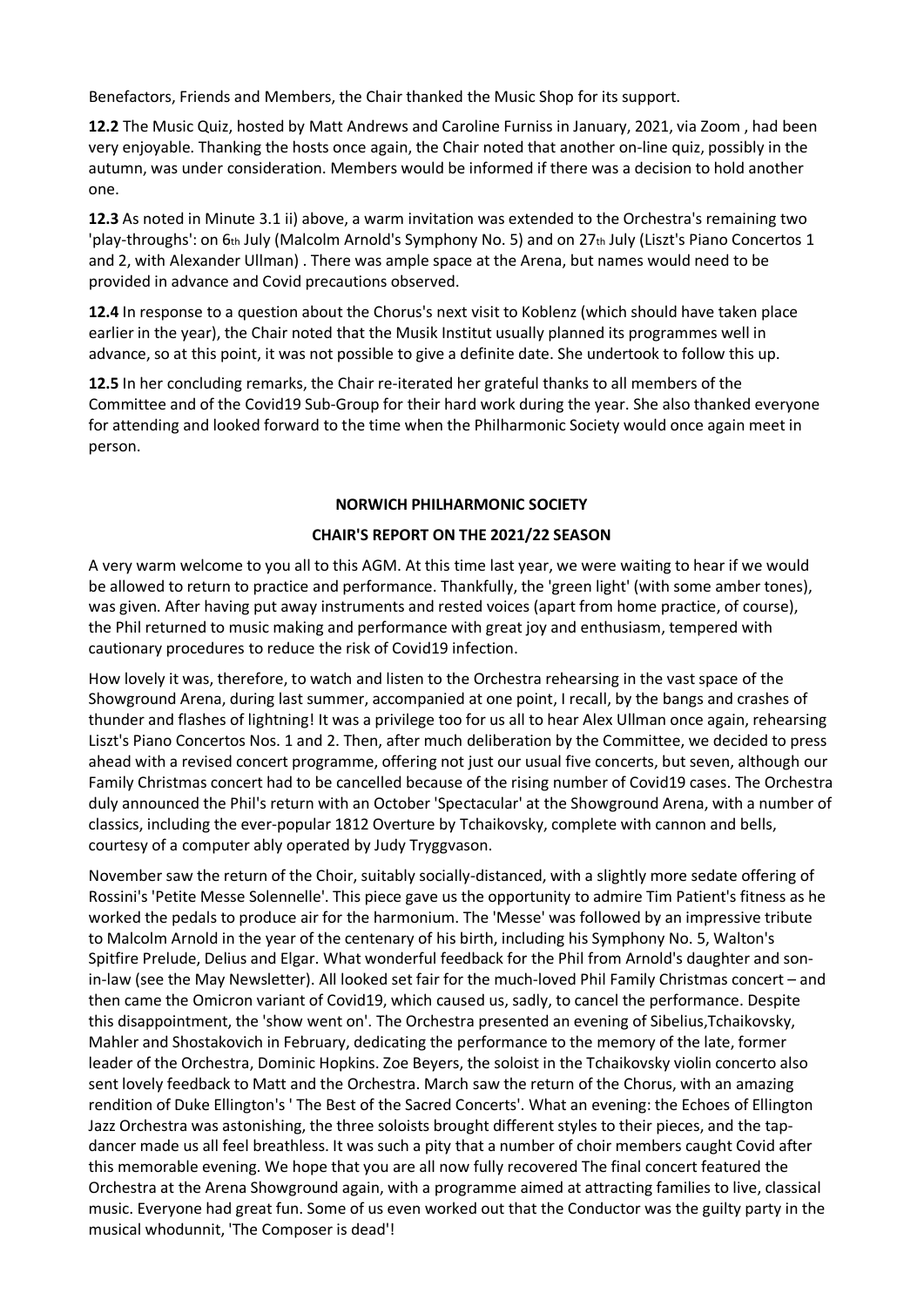As I mentioned in the May Newsletter, the challenges posed by Covid19 have made us think creatively about programmes to reduce risks. I hope you agree that, in the end, we managed to performed exciting works and settings of works which we would not have done in a normal season. May I congratulate you all on delivering a well-received concert series in challenging circumstances. You showed commitment, flexibility and determination. Huge thanks too to our indefatigable conductors, Matt and David and rehearsal pianist, Tim.

All the above, however, comes at a cost. Although we have put on more concerts than normal, our audiences, whilst encouraging given the circumstances, have been about half the usual number, resulting in reduced income. In addition, we incurred some costs from the cancelled concert and we face increased prices for hire of performance and rehearsal space for next season. Our Treasurer, Kate Anetts, will give more detail about this in the Financial Report. In summary, we have made an in-year loss on our concerts in 2021/22 which we are fortunate in being able to cover from our reserves. We cannot do this indefinitely, however, and it is for this reason that the Committee has had to increase Membership subscriptions for next year and to raise ticket prices. Indeed, our financial situation is a reason why the Committee decided to hold this AGM by Zoom, once again. I very much hope that we shall be in a better position next year and that the Chair's report can be presented in person.

As well as a sense of achievement, the end of a season usually brings with it a sense of loss too. Many of you will have seen in the Newsletter that there are a number of farewells and thanks to be given: to Orchestra members Andrew Ansell, Stephen Cox and Andrew Murray, who between them have notched up an amazing 118 years' service to the Phil. The Chorus has said farewell and thank you to: Victoria Ayrton, Anne and Robin Friend, Margaret Halls, Sarah Norman, Gwen Stewart and Phil Tuckwood. You will also recall that a couple of Chorus folk have completed twenty-five years' service: David and Nicky Dunnett. They have been presented with their certificates, gifts and congratulations. The May Newsletter also gave advance notice of the decision by Liz Marjoram, Leader of the Orchestra, to retire at the end of the 2022/23 season. We shall, in due course, thank Liz for her wonderful support, but for now, we echo the Newsletter 's comment: 'You're irreplaceable, Liz.'

Another memorable season in the long history of the Phil has drawn to a close and we now look forward to 2022/23. The plan remains for the Orchestra and Chorus to get together for the first time since December, 2019, in a programme series that was originally intended for 2021/22. Catrina and David will talk about the planned programme for the coming year later in the meeting.

Some of you may be wondering about our Koblenz link. We were due to go to Koblenz to perform Elijah together in 2021, but this was postponed due to the Covid situation. We have recently been advised that the performance is now planned for 5 April 2024, so hope that many members of the choir will put this in their diaries.

Finally, I should like to record my most grateful thanks to: members of the Committee who have worked so hard this season; our Vice-Chair and chair of the orchestra Sub-Committee, Catrina; our Treasurer, Kate; our conductors, David and Matt, and rehearsal pianist, Tim; Sally, Rob and Alison, our Chorus, Orchestra and Committee Secretaries; our Publicity Group and Judy, our website and Newsletter maestro; our Front of House Manager,Sue, and volunteers at St. Andrew's Hall/The Arena; Caroline and Matt for once again

challenging 'our little grey cells' in the Phil quiz (*date for your diaries: the next quiz will be held on 23 rd January, 2023, - so you have plenty of time to prepare!*); our generous Benefactors and Friends; and to you all for helping to maintain and develop the strong and cherished traditions of 'The Phil'.

Caroline Dixey

Chair

Norwich Philharmonic Society